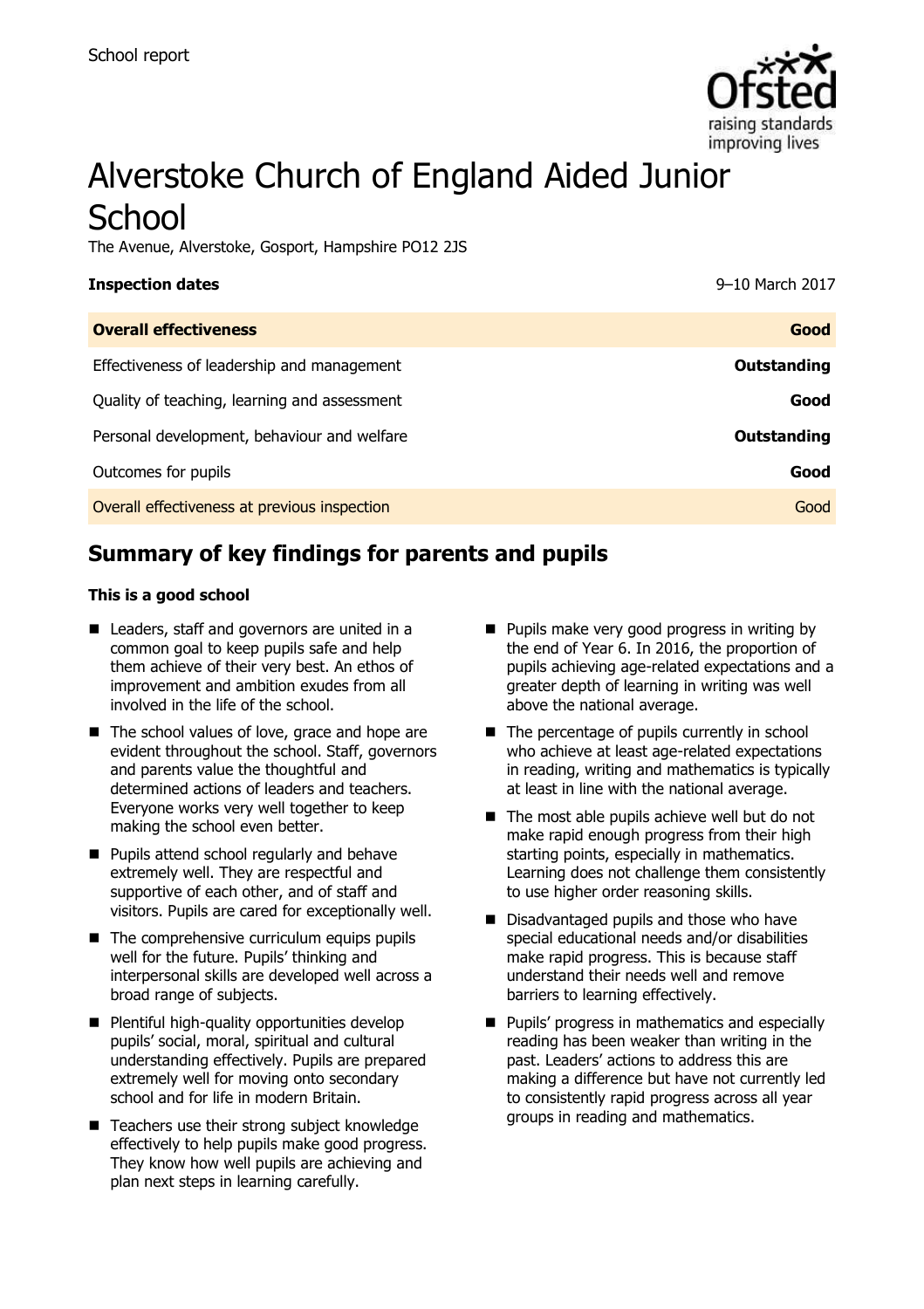

# **Full report**

#### **What does the school need to do to improve further?**

- Accelerate rates of progress for the most able pupils, especially in mathematics, by using assessment information meticulously to shape the development of deeper reasoning, so that more pupils achieve a greater depth of learning.
- **Ensure that the quality of teaching consistently matches the beacons of excellence** already evident within the school, by ensuring that best practice is shared effectively.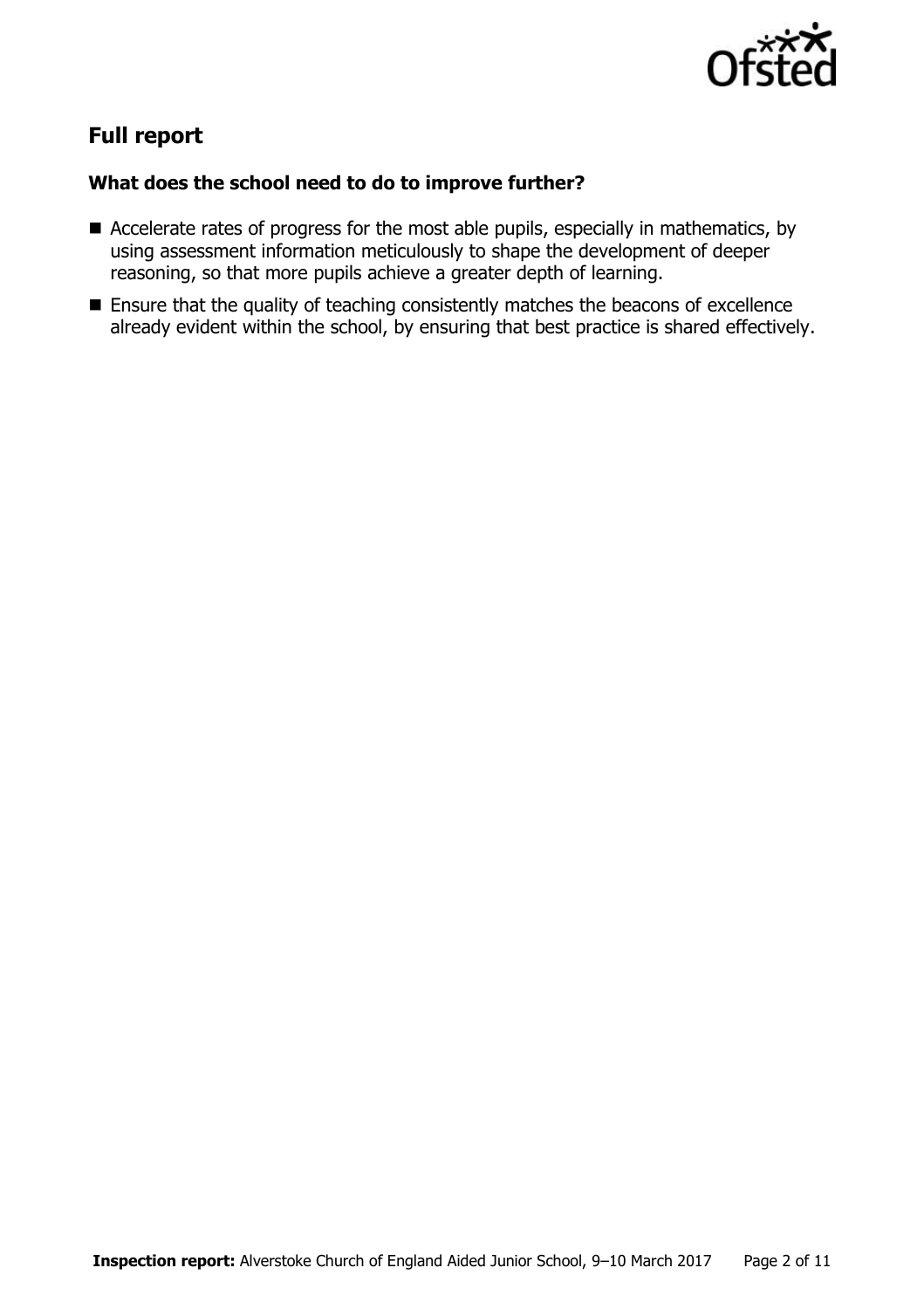

# **Inspection judgements**

#### **Effectiveness of leadership and management COULDER COULDER OUTSTANDING**

- The headteacher leads his team with absolute clarity towards providing the best possible quality of care and education for all pupils. Staff and governors work tirelessly to improve the school's effectiveness. As a result, teachers and parents recognise this school as one that 'doesn't sit still' but continually strives to become even better.
- The headteacher and deputy headteacher work very effectively together to motivate and support all of the staff. They evaluate accurately the school's strengths and seek to address the priorities they identify for future development. As a result, a culture of high aspiration pervades the school.
- Staff are reflective about their skills, and strive to improve their practice. They participate in frequent and useful training linked closely to school priorities and individual need. Pupils reflect that they are 'proud of the staff', and recognise how staff help them to do their very best.
- Leaders and governors manage staff performance rigorously, with a constant focus on achieving the best possible outcomes for pupils. Staff rise to the challenge and expect to be held to account for the difference that their work is making to pupils' futures. Consequently, the quality of teaching and pupils' outcomes continue to improve.
- **Pupils enjoy a rich and thoughtfully developed curriculum that meets their academic** and pastoral needs well. Their learning across a broad range of subjects is integrated seamlessly alongside their English and mathematics work. Pupils enjoy their work in lessons, which helps them to make good progress, both academically and emotionally.
- Staff make use of every opportunity to promote learning throughout the day. At lunchtimes, pupils engage in purposeful activity and practise their social skills. Pupils enthuse about the many different extra-curricular clubs and events that enrich their learning, such as arts, sports and drama clubs, as well as catch-up support for mathematics. These help them to be confident, well-rounded and active learners.
- Leaders use pupil premium funding and sports premium funding extremely well. Governors check carefully to make sure it is making a difference. Disadvantaged pupils attend school regularly and achieve well, because barriers to learning are removed or reduced. A physical education specialist teacher works alongside class teachers to ensure that pupils learn effectively and staff develop their teaching expertise. This supports the sustainability of high-quality sports provision for the future.
- Staff, governors and pupils exude the Christian ethos that is central to the life of the school. This supports the development of pupils' social, moral, spiritual and cultural skills effectively. Pupils understand the key attributes of being a citizen in modern Britain, and demonstrate them through their actions on a daily basis.

#### **Governance of the school**

Governors play an active role in supporting the school. Their experience and expertise equips them well for the role. They demonstrate a clear understanding of the school's strengths and priorities, and share leaders' aspirations to make the school even better.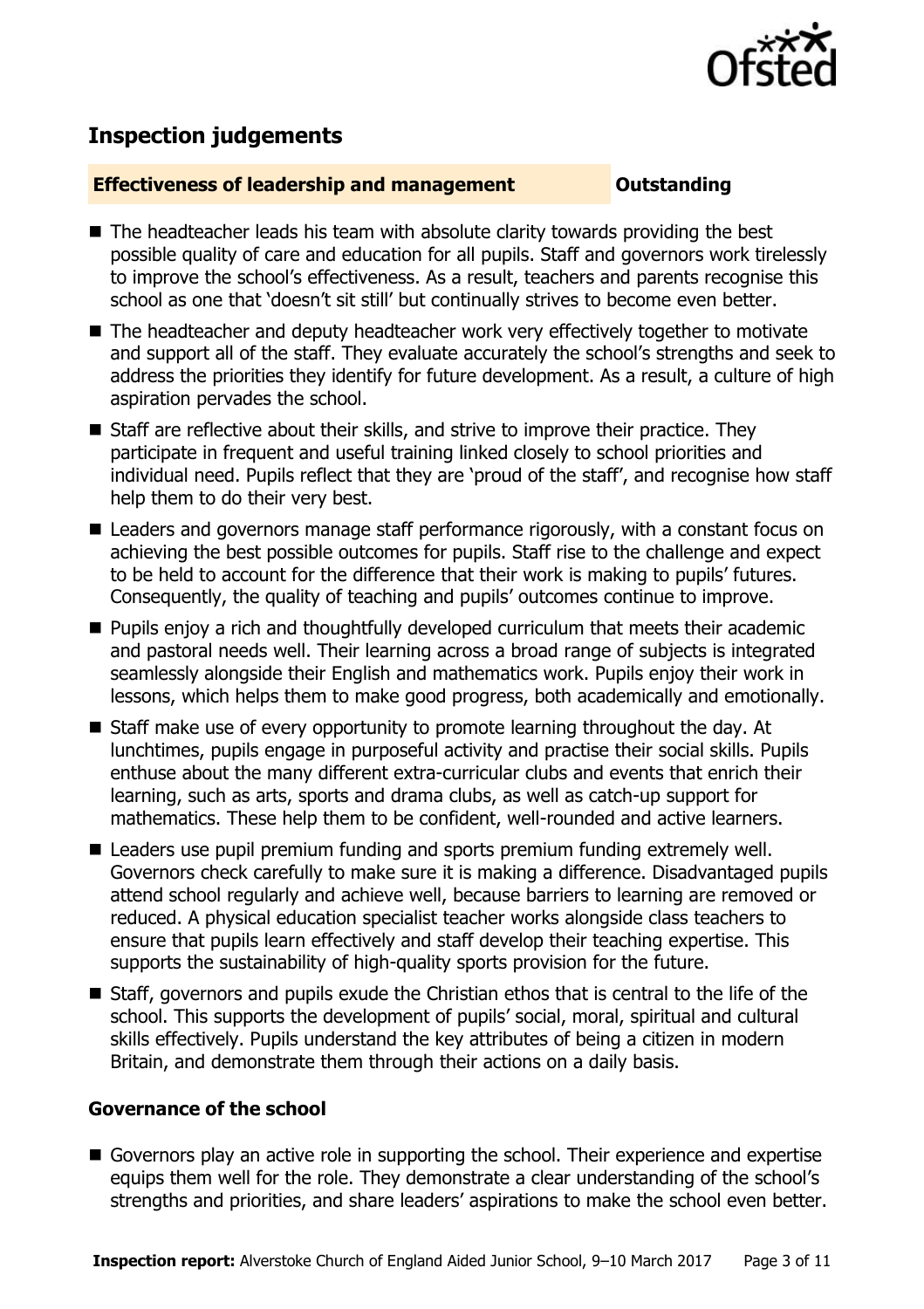

- Governors are a visible part of the life of the school. They visit regularly and work openly with staff, asking thoughtful and challenging questions to hold leaders to account and ensure their own understanding. They use a range of evidence carefully to support them in their roles.
- Governors undertake a range of training to ensure that they are suitably knowledgeable. Most recently, they undertook training in relation to new pupilperformance information. They understand and fulfil their responsibilities, and check regularly that policies and processes are fit for purpose. This supports the safeguarding culture that is evident throughout the school.

### **Safeguarding**

- The arrangements for safeguarding are effective. Staff and governors place pupils' welfare at the centre of everything they do. As a result, pupils are cared for exceptionally well.
- Leaders and governors review safeguarding policies and practice regularly to make sure they are fit for purpose. Staff and governors refresh their training frequently to make sure they understand their responsibilities. They are constantly vigilant and carry out their duties with diligence, even outside of normal working hours.
- Leaders are acutely aware of pupils whose circumstances make them vulnerable. Staff work closely with experts from beyond school to provide the additional support that these pupils and their families need. This helps these pupils to attend school regularly and to feel safe and looked after. Many parents and pupils commented on how effectively and promptly staff respond to any concerns they may have.
- **Pupils are informed well about how to keep themselves safe, because of the high**quality opportunities they experience within the wider curriculum. Learning as part of the personal development learning programme is supported well by visiting speakers and extra-curricular activities and events. Consequently, pupils have a well-developed understanding of risks, including when on the internet and using social media, and know how to protect themselves from harm.

#### **Quality of teaching, learning and assessment Good**

- Across the school, pupils are motivated and keen to learn. They work well with each other and with other adults who support them in lessons. Pupils are increasingly independent in their learning, using resources and help from each other to move on when they 'get stuck'.
- Where teaching is most effective, pupils are highly engaged and active participants in their learning. Pupils make rapid progress over time because they drive their own learning on. Teaching is matched precisely to developing pupils' skills, knowledge and understanding across the broad range of the curriculum.
- Teachers use their secure subject knowledge to plan lessons effectively. They use their understanding of what pupils can do to match future learning activities carefully to different pupils' starting points. Pupils access a wide range of useful resources during lessons, which help them to access their work and make consistently good progress over time.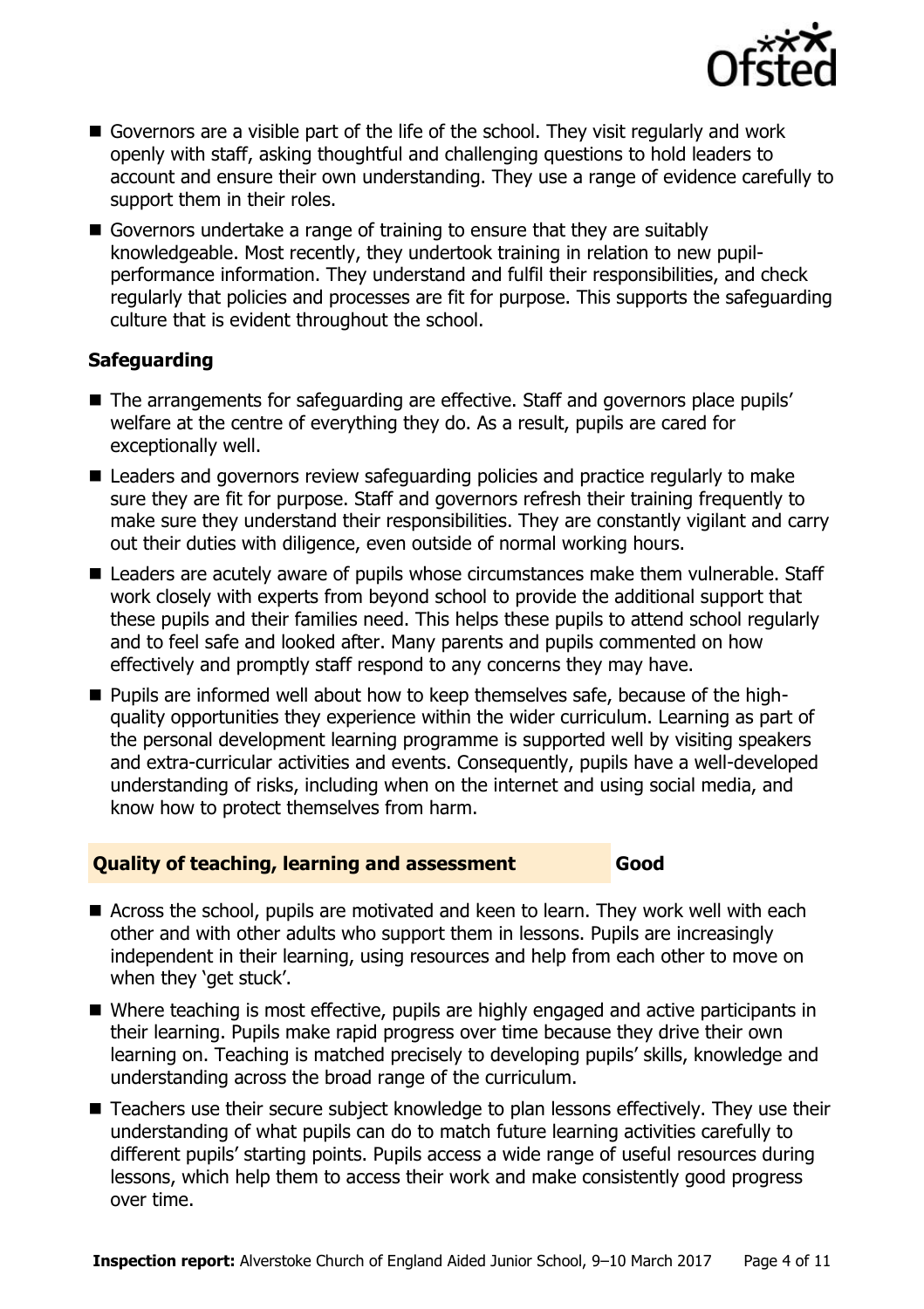

- Pupils who have special educational needs and/or disabilities make rapid progress, because teachers plan their learning particularly carefully. Other adults who work with these pupils in school are highly skilled and knowledgeable. This enables them to provide effective support and care which help these pupils to flourish and achieve well.
- Teachers assess pupils' learning consistently and accurately, validating their judgements with each other and with colleagues in other schools. Teachers use what they learn to identify and plan for the next steps in learning for different pupils in their classes. Leaders review assessment information carefully to identify pupils who are not doing as well as they should, and put steps in place to accelerate their progress.
- While teaching is consistently good across the school, it does not always match the highest standards evident within the school. Leaders recognise this and are using training and coaching effectively to support all staff in strengthening their practice further. Staff value how this helps them to develop their skills even more.
- **Pupils rise to the high levels of challenge from their teachers in their written work. At** times, pupils' technical accuracy reduces, so that the overall quality of their work is not as good as it could be. This prevents some of the most able pupils from working at the greater depth of which they are capable.
- In mathematics, opportunities for the most able pupils to develop their reasoning skills are not developed sufficiently well. Pupils do not routinely use what they know to help them deduce what they do not know. As a result, they are not challenged consistently to make rapid progress from their higher than average starting points.

#### **Personal development, behaviour and welfare <b>COU COULDER** Outstanding

#### **Personal development and welfare**

- The school's work to promote pupils' personal development and welfare is outstanding. Pupils and parents overwhelmingly recognise that the school is a safe and nurturing place to be. As one pupil said, 'I love my school, it makes me happy.'
- **Pupils learn how to communicate sensitively and thoughtfully with each other about** important issues and values. The diverse curriculum helps them to practise listening to each other and to consider each other's views. This enables pupils to feel safe and respected. As a result, bullying incidents are rare, but are managed well if they occur.
- Leaders ensure that pupils' transition into the school in Year 3 and preparation to move on to secondary school at the end of Year 6 are managed extremely well. Staff work closely with colleagues from local infant and secondary schools to share important information that helps pupils with additional needs to be supported effectively, so that any worries are minimised and the handover is smooth. This enables pupils to flourish.
- **Pupils learn how to keep themselves safe, both in and out of school. They know what** to do if they have any worries, and trust staff to listen to and help them with any concerns they may have. Pupils understand potential risks, including those associated with the internet and social media, and manage them appropriately.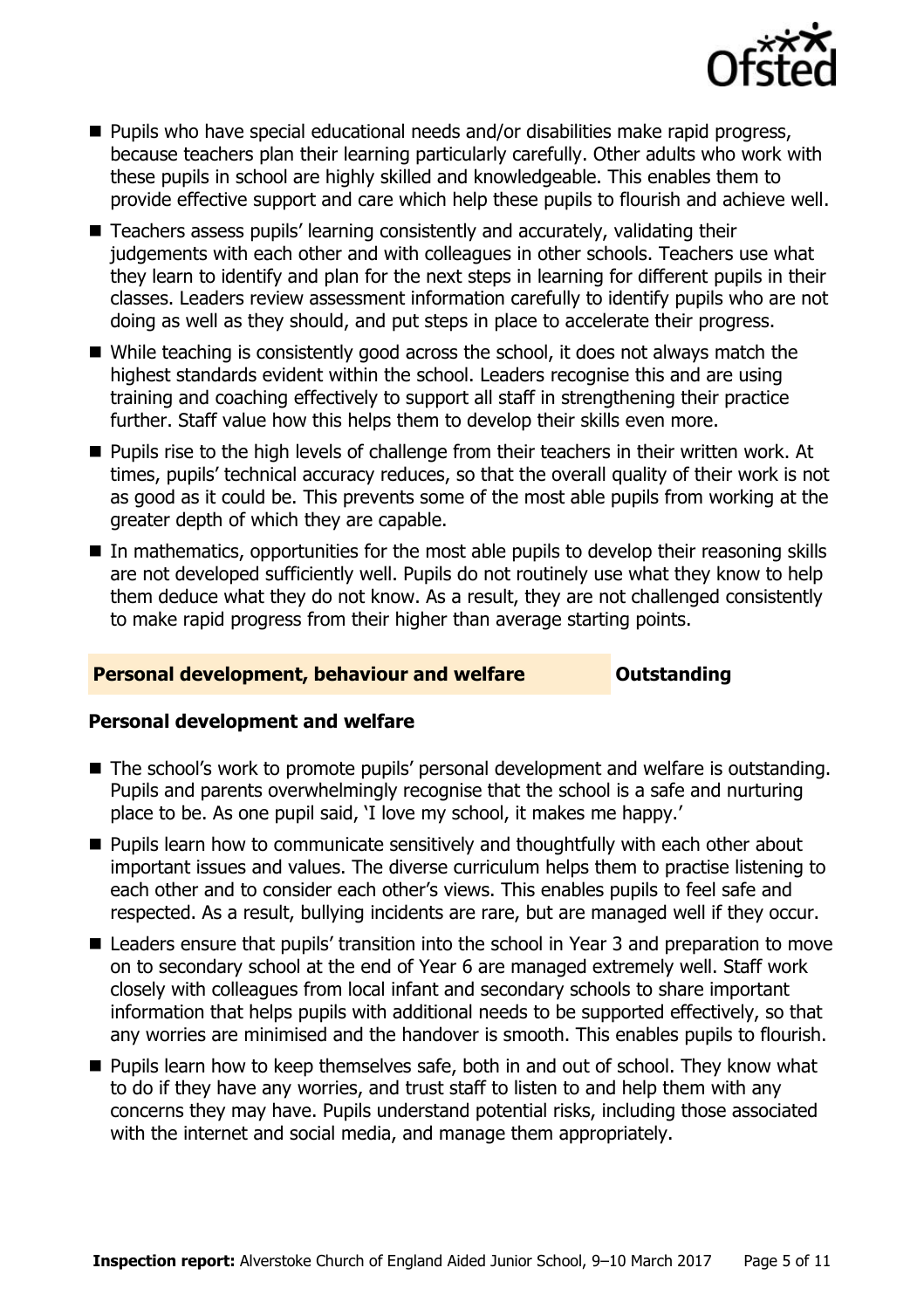

#### **Behaviour**

- The behaviour of pupils is outstanding. Almost without exception, pupils are courteous, respectful and considerate to each other and to the adults that work alongside them. They are friendly and welcoming, and talk proudly and with confidence about their school. Pupils, parents and staff talk proudly about the happy atmosphere that results from these positive attitudes to learning.
- **Pupils manage their behaviour extremely well in lessons and around the school. In** class, pupils work effectively together, and remain focused when working independently of the adults in the room. On the rare occasion that a pupil's behaviour does not meet teachers' high expectations, effective strategies support the pupil in reflecting on their actions and identifying how to 'get it right' the next time.
- All groups of pupils attend school regularly, with absence rates well below the national average for primary schools. The proportion of pupils who are persistent absentees has reduced significantly and is now very low. This is because leaders monitor attendance very carefully, and take prompt and effective action where the attendance of an individual pupil needs to improve.

#### **Outcomes for pupils Good**

- **Pupils arrive at the school with starting points that are well above the national average.** By the end of Year 6, the proportion achieving at least age-related expectations in reading, writing and mathematics is still well above average.
- Pupils who are disadvantaged or who have special educational needs and/or disabilities make very good progress in reading, writing and mathematics. Disadvantaged pupils who left the school in 2016 achieved standards that were at least as good as other pupils nationally. Pupils currently in the school are making similarly rapid progress, because of the effective support they receive.
- Since the last inspection, leaders have taken decisive action to accelerate the progress of pupils who finished key stage 1 with average levels of attainment. These pupils are now making better progress than they did in the past.
- The proportion of pupils who are on track to achieve a greater depth of learning in reading, writing and mathematics is increasing. Pupils' progress across these three subject areas is accelerating as the year goes on. A large percentage of pupils are already achieving at least the expected end-of-year standards in reading and mathematics for their age.
- Leaders recognise that pupils did not make good enough progress in reading by the end of Year 6 last year. Staff have reviewed and improved how reading is taught across the school. As a result, pupils across the school are now making very good progress in reading.
- Last year, pupils finishing key stage 2 made very good progress in writing. While pupils currently in the school are achieving well in their writing, they are not making consistently strong progress from their typically high starting points, because their technical accuracy is not consistently strong.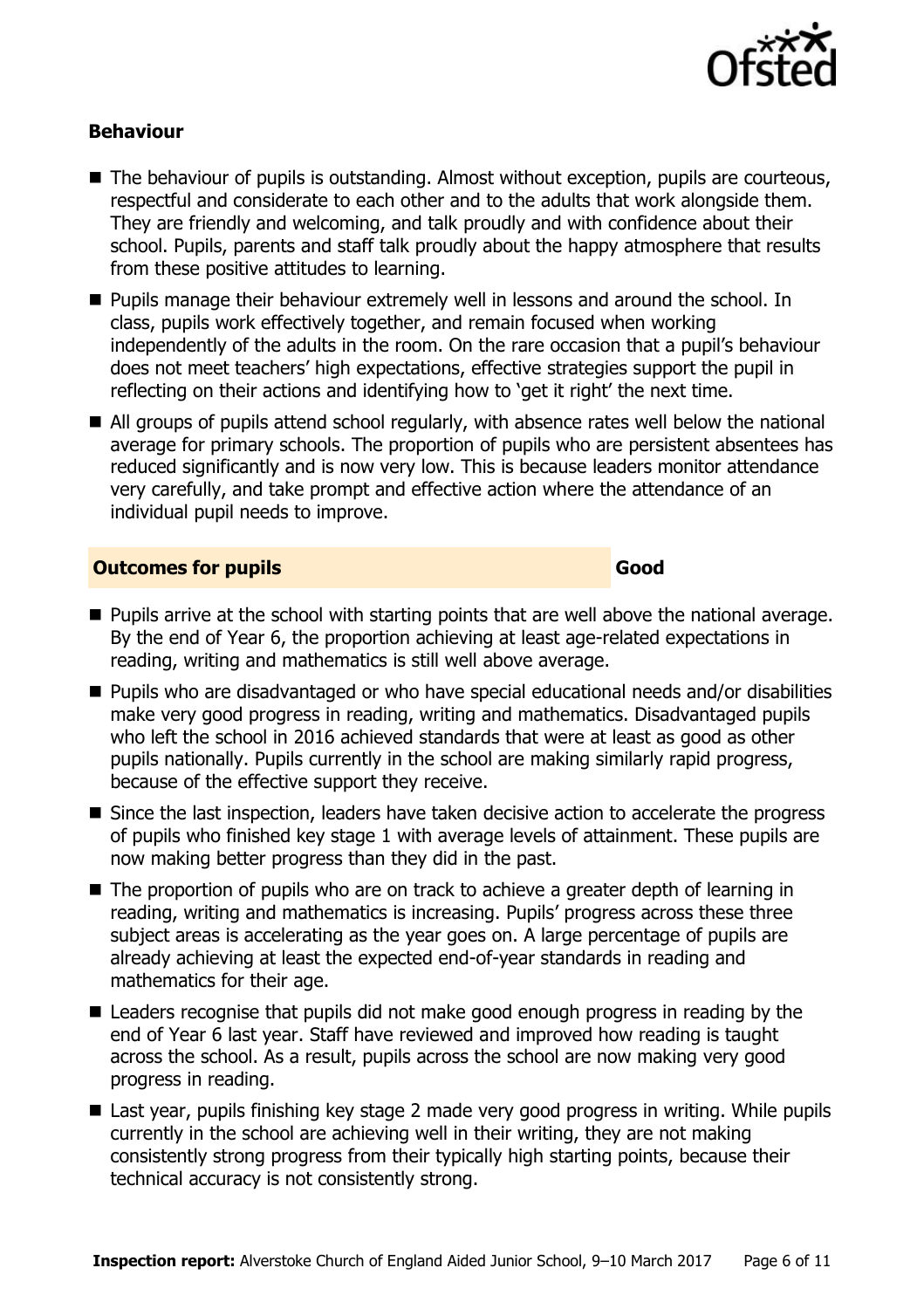

Although progress is improving in reading, writing and mathematics over the course of the year, it is not doing so consistently across subjects and year groups. In particular, pupils with high prior attainment are not currently making as strong progress as those with lower starting points. Consequently, the proportion of most-able pupils who are on track to achieve a greater depth of learning is not currently as high as it could be.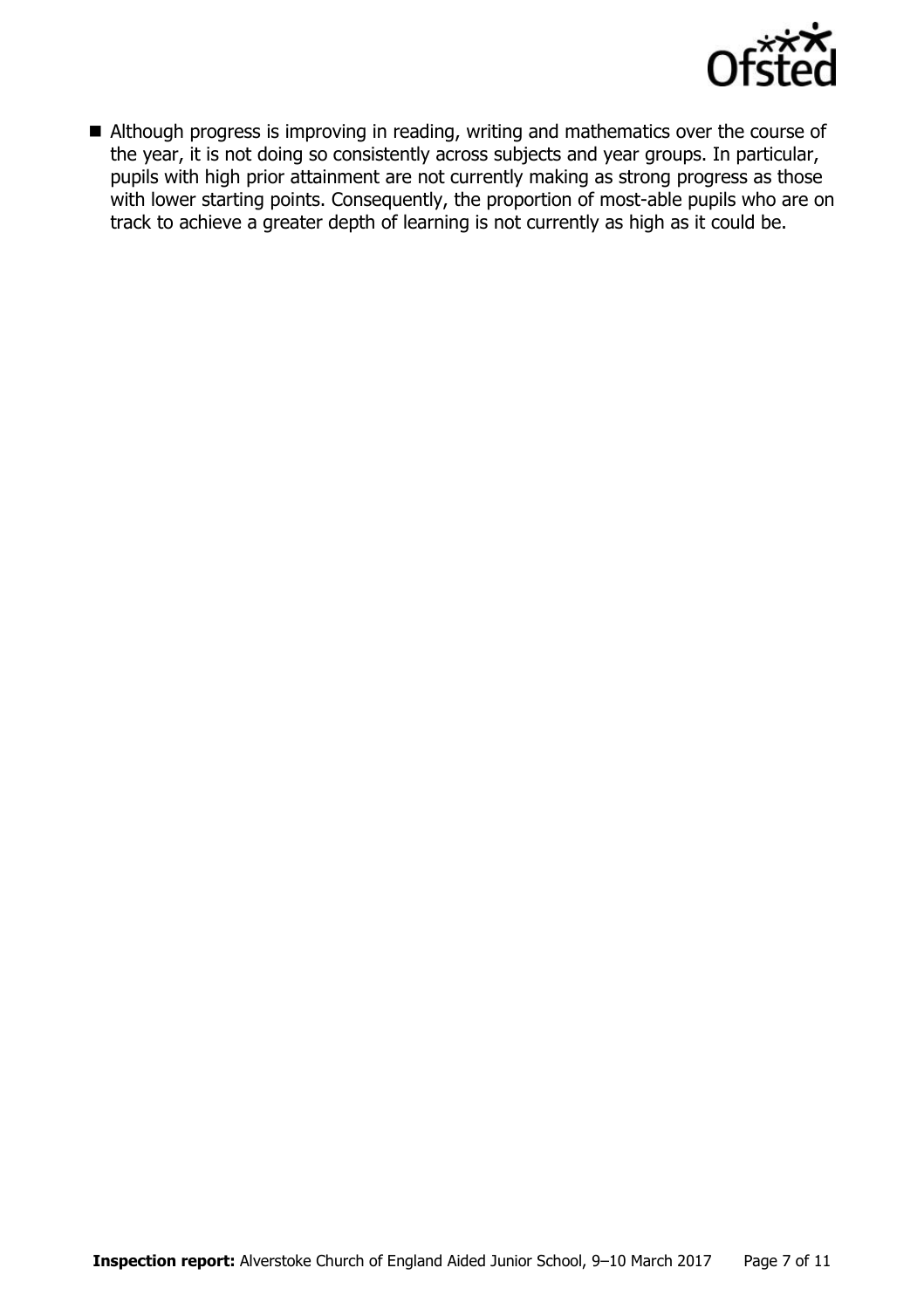

# **School details**

| Unique reference number | 116392    |
|-------------------------|-----------|
| Local authority         | Hampshire |
| Inspection number       | 10024636  |

This inspection was carried out under section 8 of the Education Act 2005. The inspection was also deemed a section 5 inspection under the same Act.

| Type of school                      | <b>Junior</b>                     |
|-------------------------------------|-----------------------------------|
| School category                     | Voluntary aided                   |
| Age range of pupils                 | 7 to 11                           |
| <b>Gender of pupils</b>             | Mixed                             |
| Number of pupils on the school roll | 306                               |
| Appropriate authority               | The governing body                |
| Chair                               | <b>Mrs Judith Turnbull</b>        |
| <b>Headteacher</b>                  | Mr Graham Cutter                  |
| Telephone number                    | 02392 580450                      |
| Website                             | www.alverstoke-jun.hants.sch.uk   |
| Email address                       | admin@alverstoke-jun.hants.sch.uk |
| Date of previous inspection         | 11-12 December 2012               |

#### **Information about this school**

- This is a larger than average voluntary aided junior school. It has two classes in each year group, except Year 4, where there are three classes. Pupils arrive at the school with prior attainment which is typically well above the national average.
- The proportion of pupils who have special educational needs and/or disabilities is well below the national average. There is an average percentage of pupils who have a statement of special educational needs or an education, health and care plan.
- The school has a lower than average percentage of pupils who are eligible for free school meals. A very small proportion of pupils are from minority ethnic groups and only a very small fraction of pupils speak English as an additional language. Almost a fifth of pupils are from service families.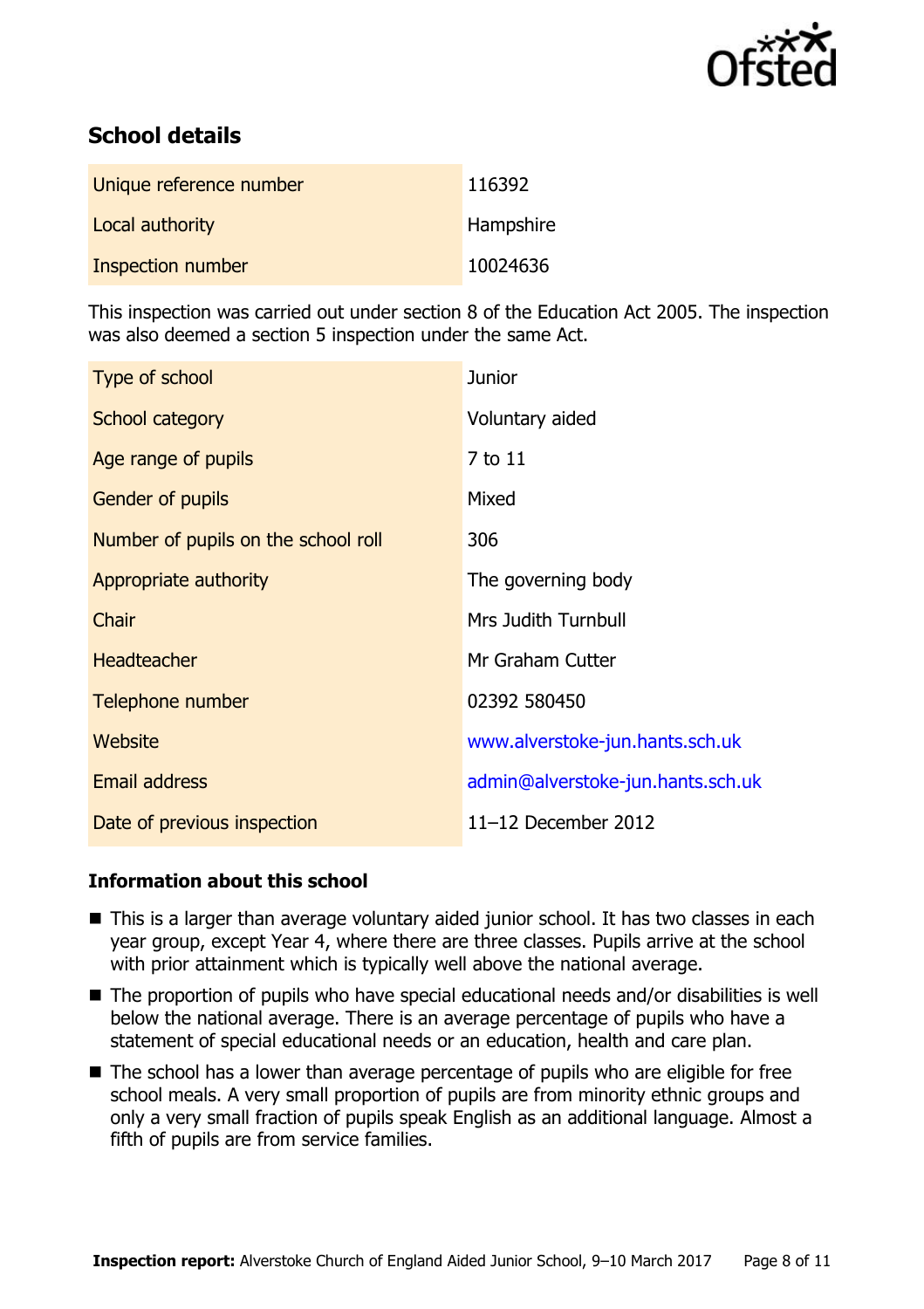

- $\blacksquare$  The headteacher and chair of the governing body were not in post at the time of the last inspection. All of the senior leadership team are relatively new in post, having all been appointed to their current posts within the past two years.
- The school meets the government's floor standards, which identify the minimum expected standards for pupils to achieve by the end of key stage 2. It is not classed as a coasting school.
- The school meets requirements on the publication of specified information on its website.
- When the school received its most recent statutory inspection of Anglican and Methodist schools (SIAMS), it was judged to be outstanding for its distinctiveness and effectiveness as a Church of England school.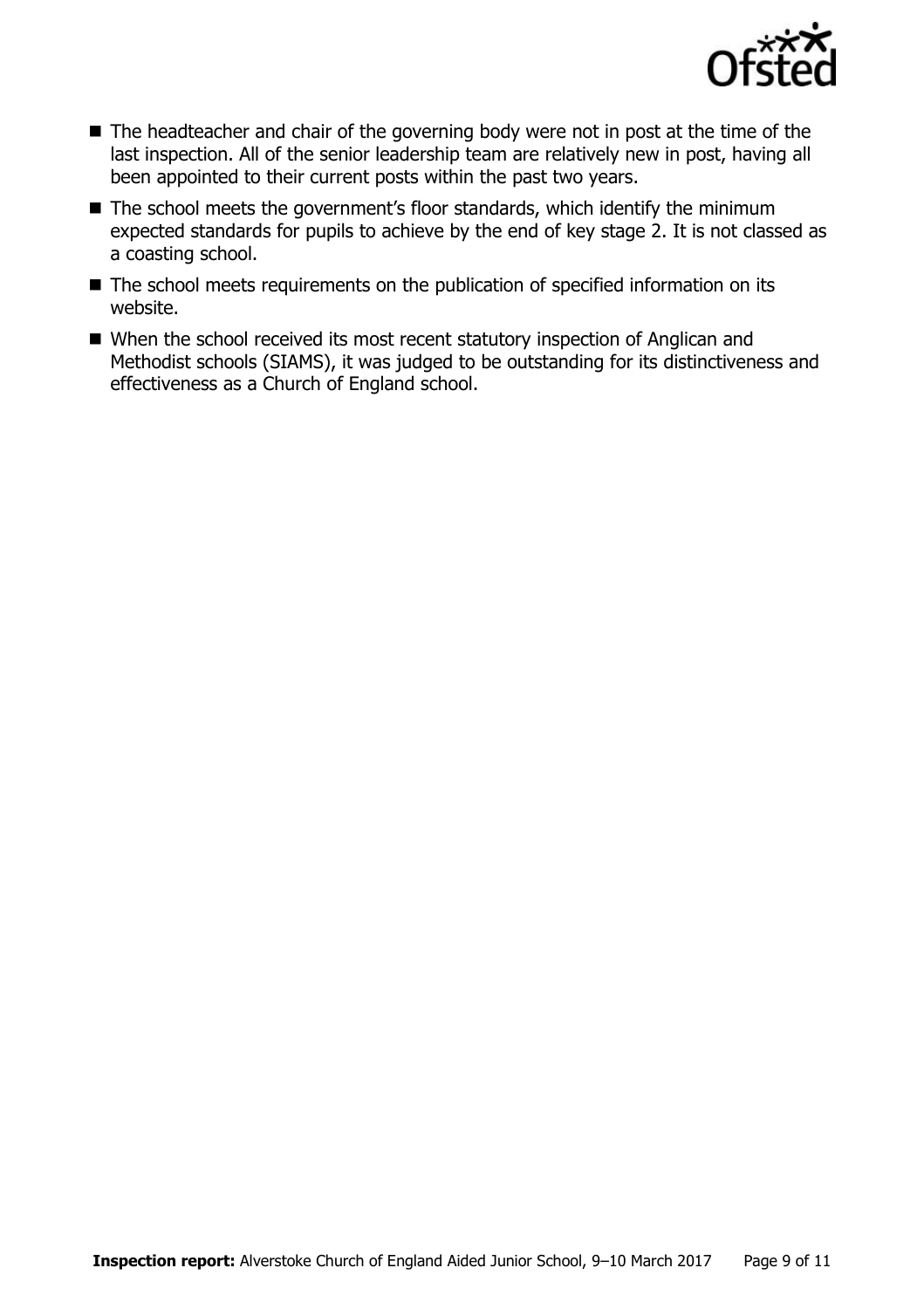

# **Information about this inspection**

- Inspectors visited all classes, most jointly with the headteacher and deputy headteacher, to look at learning across a range of subjects and to talk to pupils about their learning. An inspector visited a collective worship event, and observed extracurricular opportunities around the site before school and at lunchtimes.
- Inspectors met with the headteacher, deputy headteacher and other school leaders, and with groups of pupils, teachers and governors. The lead inspector spoke to a representative from the local authority and from the diocese on the telephone. Inspectors also spoke to pupils and parents informally on the playground.
- Inspectors looked at a range of work from a number of pupils in Year 3 and Year 5, along with school leaders. They also looked at pupils' work while visiting lessons.
- Inspectors reviewed a wide range of documentation, including the school's selfevaluation and school improvement plan, safeguarding and behaviour processes and records, performance and attendance information for current pupils, and a number of school policies as part of the school website.
- Inspectors took into account 96 responses to the Parent View online questionnaire, including 80 free-text responses. They also considered questionnaire responses from 46 pupils and 10 members of staff, alongside a letter and an email received from parents, and two emails and a letter from members of the governing body.

#### **Inspection team**

| Kathryn Moles, lead inspector | Her Majesty's Inspector |
|-------------------------------|-------------------------|
| <b>Christine Bulmer</b>       | Ofsted Inspector        |
| Cassie Buchanan               | Ofsted Inspector        |
| <b>Becky Greenhalgh</b>       | Ofsted Inspector        |